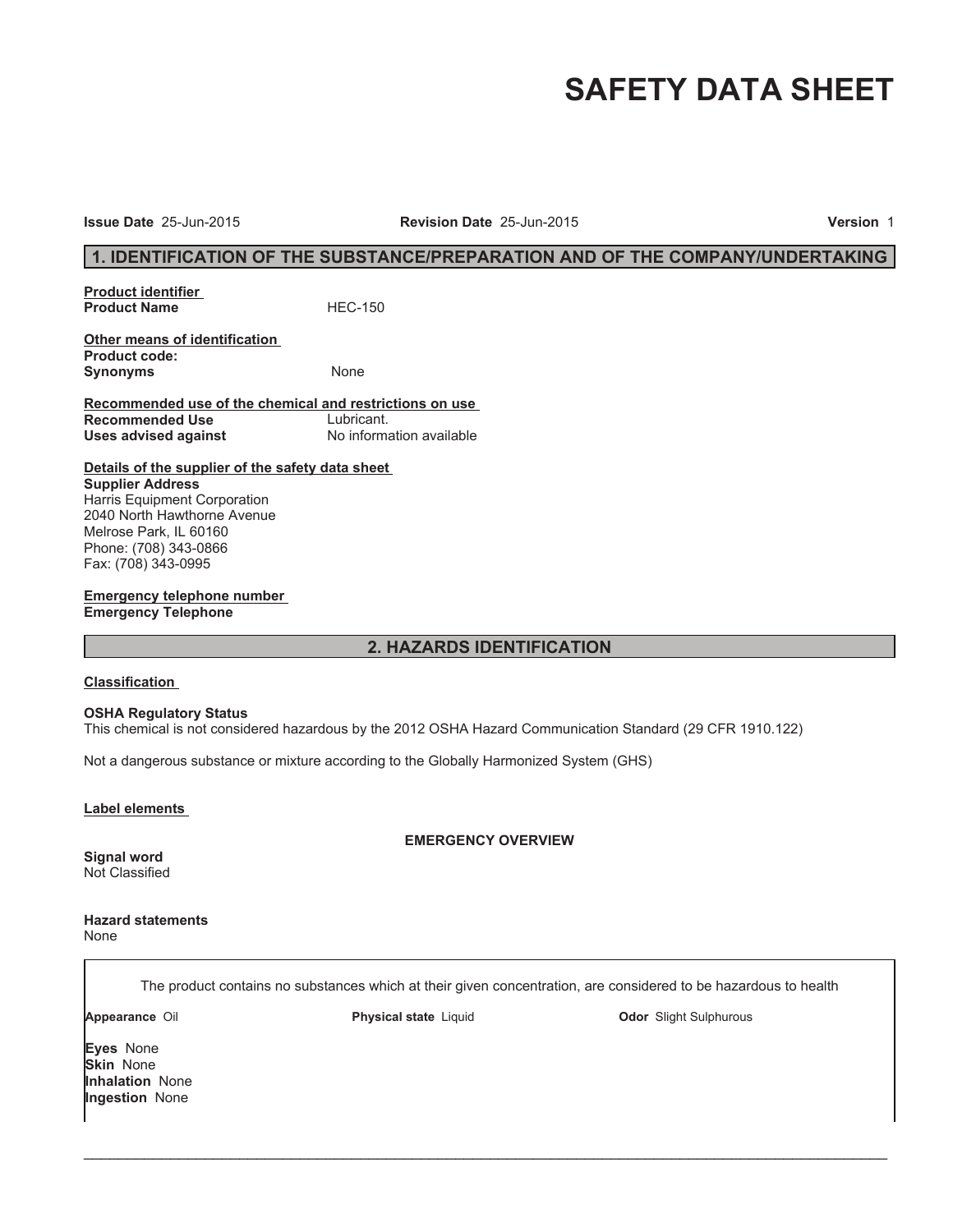**Hazards not otherwise classified (HNOC) Other information Unknown Acute Toxicity** 2.08% of the mixture consists of ingredient(s) of unknown toxicity

# **3. COMPOSITION/INFORMATION ON INGREDIENTS**

\_\_\_\_\_\_\_\_\_\_\_\_\_\_\_\_\_\_\_\_\_\_\_\_\_\_\_\_\_\_\_\_\_\_\_\_\_\_\_\_\_\_\_\_\_\_\_\_\_\_\_\_\_\_\_\_\_\_\_\_\_\_\_\_\_\_\_\_\_\_\_\_\_\_\_\_\_\_\_\_\_\_\_\_\_\_\_\_\_\_\_\_\_

The product contains no substances which at their given concentration, are considered to be hazardous to health.

| <b>4. FIRST AID MEASURES</b> |                                                                                                                                             |  |  |
|------------------------------|---------------------------------------------------------------------------------------------------------------------------------------------|--|--|
| <b>First aid measures</b>    |                                                                                                                                             |  |  |
| Eye contact:                 | In the case of contact with eyes, rinse immediately with plenty of water and seek medical<br>advice.                                        |  |  |
| Skin contact:                | Wash off immediately with soap and plenty of water. If a person feels unwell or symptoms<br>of skin irritation appear, consult a physician. |  |  |
| Inhalation:                  | In the case of inhalation of aerosol/mist consult a physician if necessary.                                                                 |  |  |
| Ingestion:                   | Do not induce vomiting without medical advice. Drink 1 or 2 glasses of water. Consult a<br>physician if necessary.                          |  |  |
|                              | Meet imperient cumpteme and effects heth ceute and deloved                                                                                  |  |  |

**Most important symptoms and effects, both acute and delayed**

**Symptoms** No information available.

**Indication of any immediate medical attention and special treatment needed**

# **5. FIRE-FIGHTING MEASURES**

**Suitable extinguishing media:**

Carbon dioxide (CO2). Dry chemical. Water spray mist or foam.

Unsuitable extinguishing media Do not use a solid water stream as it may scatter and spread fire **Specific hazards arising from the chemical** Thermal decomposition can lead to release of irritating gases and vapors. In the event of fire, cool tanks with water spray.

#### **Explosion data**

**Sensitivity to Mechanical Impact** None. **Sensitivity to Static Discharge** None.

#### **Special protective equipment for firefighters:**

As in any fire, wear self-contained breathing apparatus pressure-demand, MSHA/NIOSH (approved or equivalent) and full protective gear.

# **6. ACCIDENTAL RELEASE MEASURES**

 $\_$  , and the contribution of the contribution of the contribution of the contribution of  $\mathcal{L}_\text{max}$ 

|  |  |  | Personal precautions, protective equipment and emergency procedures |
|--|--|--|---------------------------------------------------------------------|
|  |  |  |                                                                     |

**Personal precautions:** Contaminated surfaces will be extremely slippery. Wear personal protective equipment.

**Environmental precautions**

**Environmental precautions:** Do not flush into surface water or sanitary sewer system.

**Methods and material for containment and cleaning up**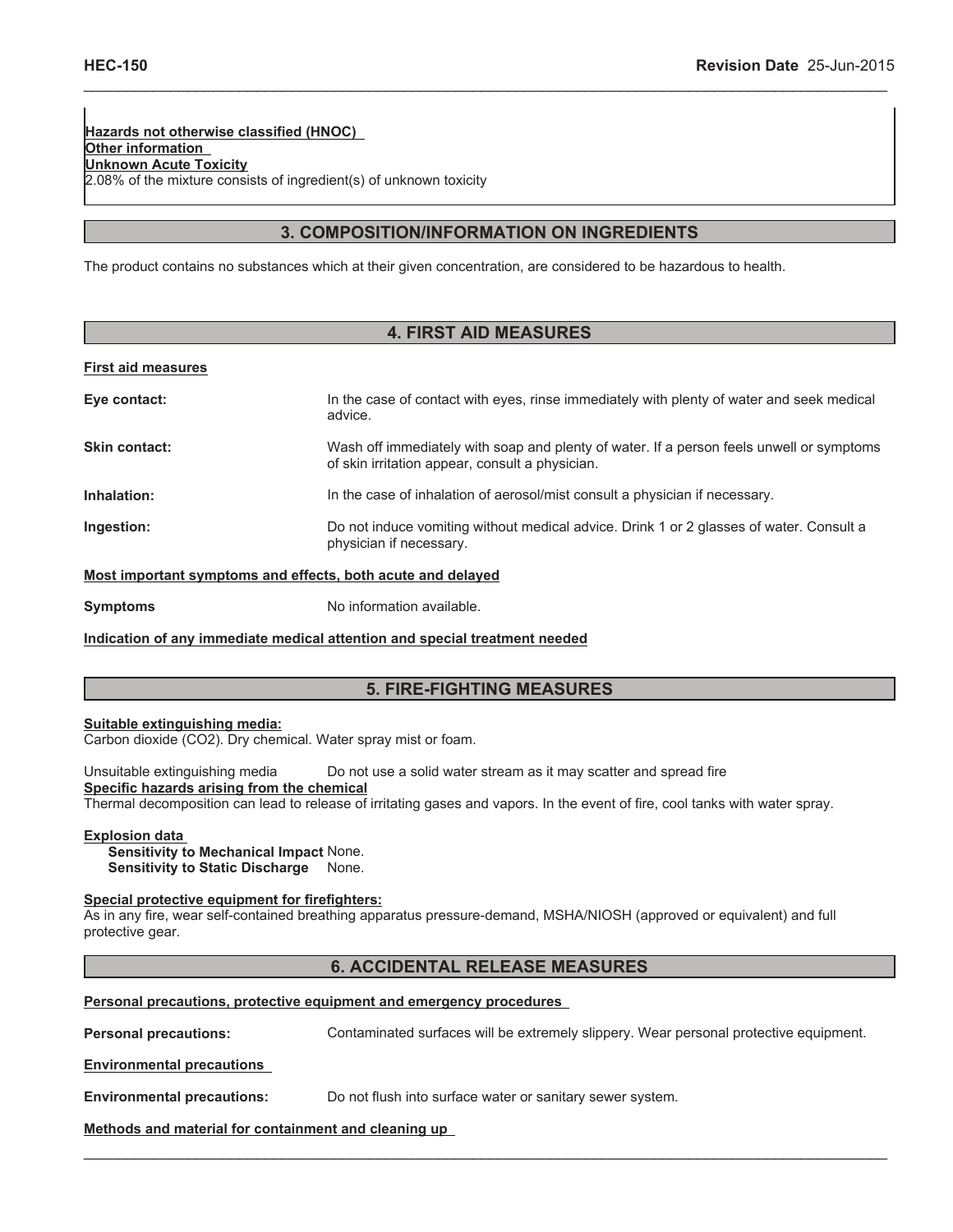| <b>Methods for containment</b>                                                                                                              |                                                                                    |  | Prevent further leakage or spillage if safe to do so.                                                                                                                                                                                                                                        |                                                                                                      |                                                                                                   |                                                                                       |
|---------------------------------------------------------------------------------------------------------------------------------------------|------------------------------------------------------------------------------------|--|----------------------------------------------------------------------------------------------------------------------------------------------------------------------------------------------------------------------------------------------------------------------------------------------|------------------------------------------------------------------------------------------------------|---------------------------------------------------------------------------------------------------|---------------------------------------------------------------------------------------|
| Absorb spill with inert material (e.g. dry sand or earth), then place in a chemical waste<br>Methods for cleaning up:<br>container.         |                                                                                    |  |                                                                                                                                                                                                                                                                                              |                                                                                                      |                                                                                                   |                                                                                       |
|                                                                                                                                             |                                                                                    |  | 7. HANDLING AND STORAGE                                                                                                                                                                                                                                                                      |                                                                                                      |                                                                                                   |                                                                                       |
|                                                                                                                                             | <b>Precautions for safe handling</b>                                               |  |                                                                                                                                                                                                                                                                                              |                                                                                                      |                                                                                                   |                                                                                       |
| <b>Handling</b>                                                                                                                             |                                                                                    |  | Handle in accordance with good industrial hygiene and safety practice.                                                                                                                                                                                                                       |                                                                                                      |                                                                                                   |                                                                                       |
|                                                                                                                                             |                                                                                    |  | Conditions for safe storage, including any incompatibilities                                                                                                                                                                                                                                 |                                                                                                      |                                                                                                   |                                                                                       |
| <b>Storage Conditions</b>                                                                                                                   |                                                                                    |  | Keep container tightly closed                                                                                                                                                                                                                                                                |                                                                                                      |                                                                                                   |                                                                                       |
|                                                                                                                                             |                                                                                    |  | 8. EXPOSURE CONTROLS/PERSONAL PROTECTION                                                                                                                                                                                                                                                     |                                                                                                      |                                                                                                   |                                                                                       |
| <b>Control parameters</b>                                                                                                                   |                                                                                    |  |                                                                                                                                                                                                                                                                                              |                                                                                                      |                                                                                                   |                                                                                       |
| <b>Exposure Guidelines</b>                                                                                                                  |                                                                                    |  |                                                                                                                                                                                                                                                                                              |                                                                                                      |                                                                                                   | Contains mineral oil, vegetable oil, and/or synthetic oil. Under conditions which may |
|                                                                                                                                             | <b>Appropriate engineering controls</b>                                            |  | generate mists, observe the OSHA PEL of 5 mg/m <sup>3</sup> , ACGIH STEL of 10 mg/m <sup>3</sup> .                                                                                                                                                                                           |                                                                                                      |                                                                                                   |                                                                                       |
| <b>Engineering measures to reduce</b><br>exposure:                                                                                          |                                                                                    |  | Ensure adequate ventilation, especially in confined areas.                                                                                                                                                                                                                                   |                                                                                                      |                                                                                                   |                                                                                       |
|                                                                                                                                             |                                                                                    |  | Individual protection measures, such as personal protective equipment                                                                                                                                                                                                                        |                                                                                                      |                                                                                                   |                                                                                       |
| <b>Respiratory protection:</b><br>Hand protection:<br>Eye protection:<br>Skin and body protection:<br><b>General Hygiene Considerations</b> |                                                                                    |  | Breathing apparatus needed only when aerosol or mist is formed.<br>Gloves made of plastic or rubber<br>Safety glasses<br>Usual safety precautions while handling the product will provide adequate protection<br>against this potential effect<br>Avoid contact with skin, eyes and clothing |                                                                                                      |                                                                                                   |                                                                                       |
|                                                                                                                                             |                                                                                    |  | 9. PHYSICAL AND CHEMICAL PROPERTIES                                                                                                                                                                                                                                                          |                                                                                                      |                                                                                                   |                                                                                       |
|                                                                                                                                             |                                                                                    |  | Information on basic physical and chemical properties                                                                                                                                                                                                                                        |                                                                                                      |                                                                                                   |                                                                                       |
| <b>Physical state Liquid</b><br>Appearance Oil                                                                                              |                                                                                    |  | <b>Odor</b> Slight Sulphurous                                                                                                                                                                                                                                                                | <b>Color</b> Amber                                                                                   |                                                                                                   | Odor thresholdNo information<br>available                                             |
| <b>Property</b><br><b>Melting</b><br>point/freezing<br>point                                                                                | Values<br>No information<br>available                                              |  | Remarks • Method                                                                                                                                                                                                                                                                             | рH<br>boiling range                                                                                  | Not applicable<br><b>Boiling point / No information</b><br>available                              |                                                                                       |
| <b>Flash point</b><br><b>Flammability</b><br>(solid, gas)<br><b>Upper</b><br>flammability<br>limit:                                         | > 232 °C /<br>450 °F<br>No information<br>available<br>No information<br>available |  | Cleveland Open Cup                                                                                                                                                                                                                                                                           | Evaporation<br>rate<br><b>Flammability</b><br><b>Limit in Air</b><br>Lower<br>flammability<br>limit: | No information<br>available<br>No information<br>available                                        |                                                                                       |
| Vapor<br>pressure<br><b>Specific</b><br>Gravity<br>Solubility in<br>other solvents available                                                | No information<br>available<br>${}_{0.9}$<br>No information                        |  |                                                                                                                                                                                                                                                                                              | Water<br>solubility<br><b>Partition</b><br>coefficient                                               | Vapor density No information<br>available<br>Insoluble in<br>water<br>No information<br>available |                                                                                       |

 $\_$  , and the contribution of the contribution of the contribution of the contribution of  $\mathcal{L}_\text{max}$ 

\_\_\_\_\_\_\_\_\_\_\_\_\_\_\_\_\_\_\_\_\_\_\_\_\_\_\_\_\_\_\_\_\_\_\_\_\_\_\_\_\_\_\_\_\_\_\_\_\_\_\_\_\_\_\_\_\_\_\_\_\_\_\_\_\_\_\_\_\_\_\_\_\_\_\_\_\_\_\_\_\_\_\_\_\_\_\_\_\_\_\_\_\_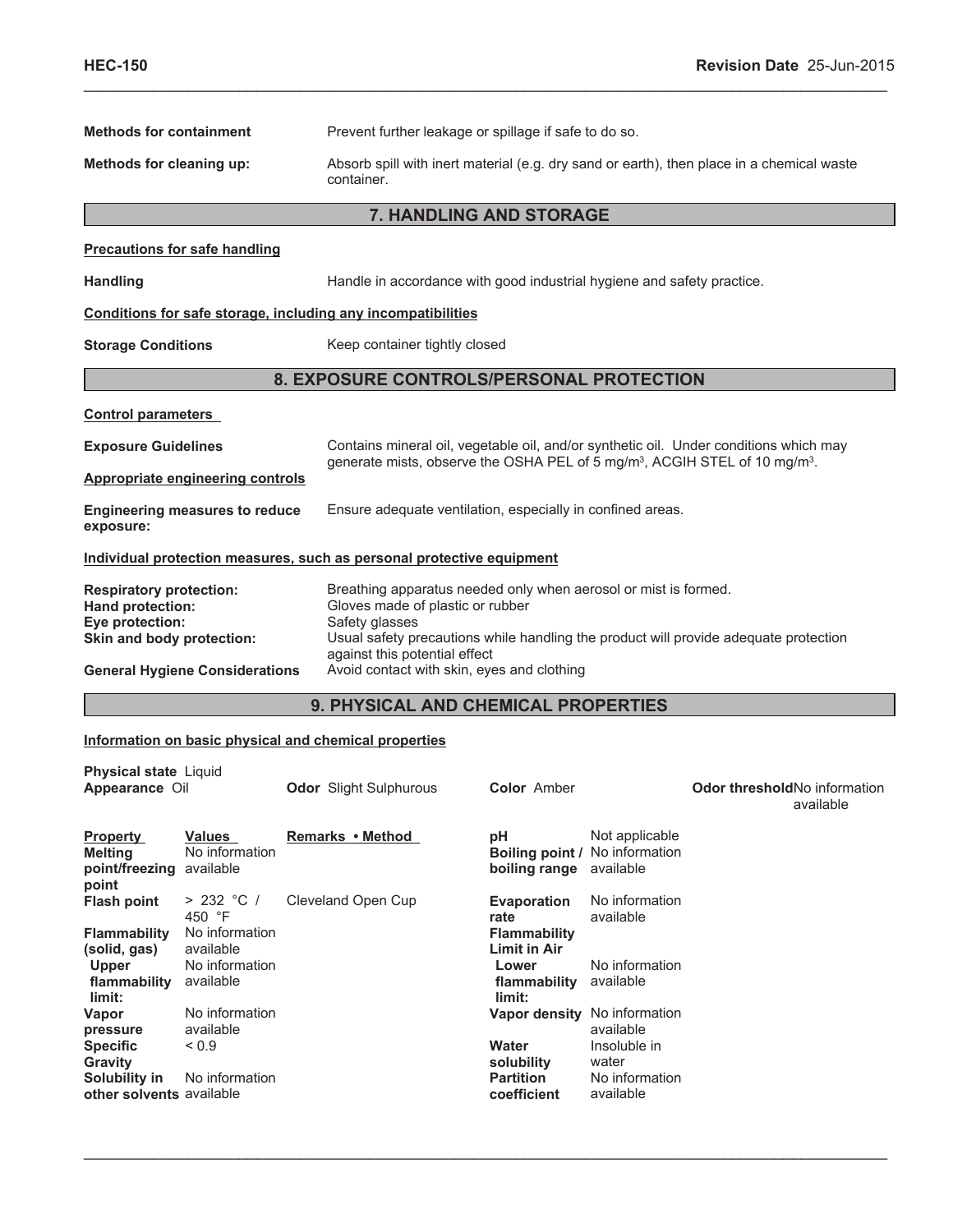| No information<br><b>Autoignition</b><br>temperature<br>available<br><b>Kinematic</b><br>approx. 148.4<br>cSt@40°C<br>viscosity<br><b>Explosive properties</b><br><b>Oxidizing properties</b> | No information available<br>No information available                                                                                     | DecompositionNo information<br>temperature<br>available<br><b>Dynamic</b><br>No information<br>available<br>viscosity                                             |  |
|-----------------------------------------------------------------------------------------------------------------------------------------------------------------------------------------------|------------------------------------------------------------------------------------------------------------------------------------------|-------------------------------------------------------------------------------------------------------------------------------------------------------------------|--|
| <b>Other information</b>                                                                                                                                                                      |                                                                                                                                          |                                                                                                                                                                   |  |
| <b>Softening point</b><br><b>Molecular weight</b><br>VOC Content (%)<br><b>Density</b><br><b>Bulk density</b>                                                                                 | No information available<br>No information available<br>No information available<br>No information available<br>No information available |                                                                                                                                                                   |  |
|                                                                                                                                                                                               |                                                                                                                                          | <b>10. STABILITY AND REACTIVITY</b>                                                                                                                               |  |
| <b>Reactivity</b><br>Not applicable                                                                                                                                                           |                                                                                                                                          |                                                                                                                                                                   |  |
| <b>Chemical stability</b>                                                                                                                                                                     |                                                                                                                                          |                                                                                                                                                                   |  |
| <b>Stability</b><br><b>Possibility of Hazardous Reactions</b>                                                                                                                                 | Stable under normal conditions                                                                                                           |                                                                                                                                                                   |  |
| <b>Possibility of Hazardous</b><br><b>Reactions</b>                                                                                                                                           | None under normal processing.                                                                                                            |                                                                                                                                                                   |  |
| <b>Hazardous polymerization</b><br>Hazardous polymerization does not occur.                                                                                                                   |                                                                                                                                          |                                                                                                                                                                   |  |
| <b>Conditions to avoid</b>                                                                                                                                                                    |                                                                                                                                          |                                                                                                                                                                   |  |
| <b>Conditions to avoid</b><br><b>Hazardous Decomposition Products</b>                                                                                                                         | No special storage conditions required                                                                                                   |                                                                                                                                                                   |  |
| <b>Hazardous Decomposition</b><br><b>Products</b><br><b>Incompatible materials</b>                                                                                                            | Thermal decomposition can lead to release of irritating gases and vapors                                                                 |                                                                                                                                                                   |  |
| Incompatible materials                                                                                                                                                                        | Oxidising agents                                                                                                                         |                                                                                                                                                                   |  |
|                                                                                                                                                                                               |                                                                                                                                          | <b>11. TOXICOLOGICAL INFORMATION</b>                                                                                                                              |  |
| Information on likely routes of exposure                                                                                                                                                      |                                                                                                                                          |                                                                                                                                                                   |  |
| <b>Product Information</b>                                                                                                                                                                    |                                                                                                                                          | Product does not present an acute toxicity hazard based on known or supplied information                                                                          |  |
| Eye contact                                                                                                                                                                                   | May cause slight irritation.                                                                                                             |                                                                                                                                                                   |  |
| <b>Skin contact</b>                                                                                                                                                                           |                                                                                                                                          | Substance does not generally irritate and is only mildly irritating to the skin.                                                                                  |  |
| <b>Inhalation</b>                                                                                                                                                                             | Avoid breathing vapors or mists.                                                                                                         |                                                                                                                                                                   |  |
| Ingestion                                                                                                                                                                                     | Ingestion may cause gastrointestinal irritation, nausea, vomiting and diarrhoea.                                                         |                                                                                                                                                                   |  |
| Information on toxicological effects                                                                                                                                                          |                                                                                                                                          |                                                                                                                                                                   |  |
| Delayed and immediate effects as well as chronic effects from short and long-term exposure                                                                                                    |                                                                                                                                          |                                                                                                                                                                   |  |
| <b>Sensitization</b><br><b>Mutagenic effects:</b><br>Carcinogenicity                                                                                                                          | No sensitization responses were observed.<br>IARC or NTP.                                                                                | Did not show mutagenic or teratogenic effects in animal experiments.<br>This product does not contain any carcinogens or potential carcinogens as listed by OSHA, |  |
| <b>Reproductive toxicity</b>                                                                                                                                                                  |                                                                                                                                          | This product does not contain any known or suspected reproductive hazards.                                                                                        |  |

\_\_\_\_\_\_\_\_\_\_\_\_\_\_\_\_\_\_\_\_\_\_\_\_\_\_\_\_\_\_\_\_\_\_\_\_\_\_\_\_\_\_\_\_\_\_\_\_\_\_\_\_\_\_\_\_\_\_\_\_\_\_\_\_\_\_\_\_\_\_\_\_\_\_\_\_\_\_\_\_\_\_\_\_\_\_\_\_\_\_\_\_\_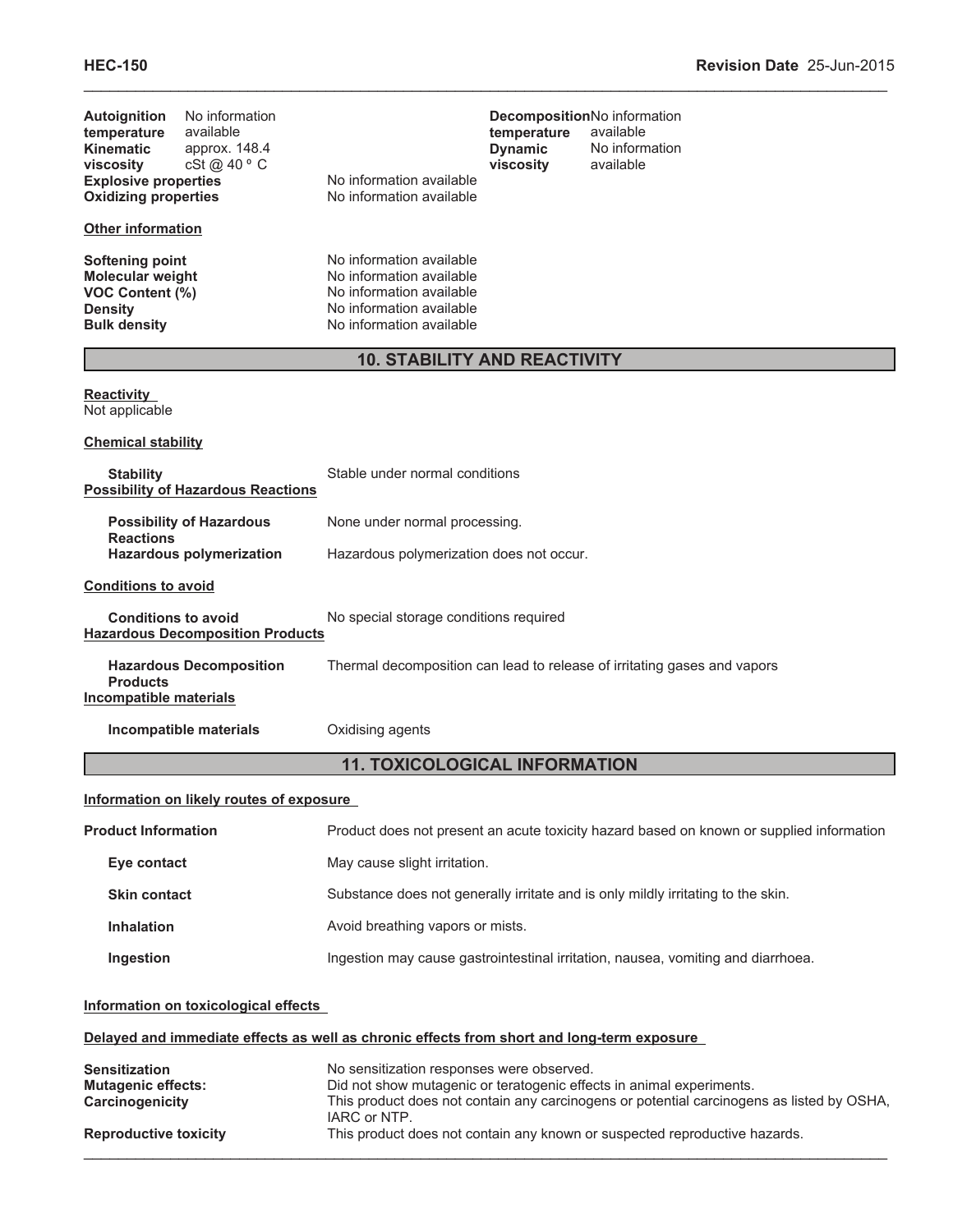| <b>STOT - Single Exposure</b>                        | None under normal use conditions.                                             |
|------------------------------------------------------|-------------------------------------------------------------------------------|
| <b>STOT - Repeated Exposure</b>                      | None under normal use conditions.                                             |
| <b>Aspiration hazard</b>                             | Not applicable.                                                               |
| Numerical measures of toxicity - Product Information |                                                                               |
| <b>Unknown Acute Toxicity</b>                        | 2.08% of the mixture consists of ingredient(s) of unknown toxicity            |
|                                                      | The following values are calculated based on chapter 3.1 of the GHS document. |
| ATEmix (oral)                                        | 7182 mg/kg                                                                    |
| <b>ATEmix (dermal)</b>                               | 4792 mg/kg                                                                    |
| <b>ATEmix (inhalation-dust/mist)</b>                 | $26$ mg/                                                                      |

# **12. ECOLOGICAL INFORMATION**

\_\_\_\_\_\_\_\_\_\_\_\_\_\_\_\_\_\_\_\_\_\_\_\_\_\_\_\_\_\_\_\_\_\_\_\_\_\_\_\_\_\_\_\_\_\_\_\_\_\_\_\_\_\_\_\_\_\_\_\_\_\_\_\_\_\_\_\_\_\_\_\_\_\_\_\_\_\_\_\_\_\_\_\_\_\_\_\_\_\_\_\_\_

#### **Ecotoxicity**

No known hazards to the aquatic environment.

**ATEmix (inhalation-vapor)** 42207 mg/l

2.08% of the mixture consists of components(s) of unknown hazards to the aquatic environment

#### **Persistence and degradability**

No information available.

# **Bioaccumulation**

No information available.

#### **Mobility**

The product is insoluble and floats on water.

| <b>13. DISPOSAL CONSIDERATIONS</b> |                                                                                                        |  |  |
|------------------------------------|--------------------------------------------------------------------------------------------------------|--|--|
| Waste treatment methods            |                                                                                                        |  |  |
| Disposal of wastes                 | Disposal should be in accordance with applicable regional, national and local laws and<br>regulations. |  |  |
| Contaminated packaging             | Do not reuse container.                                                                                |  |  |

# **14. TRANSPORT INFORMATION**

**DOT** Not Regulated by any means of transportation

# **15. REGULATORY INFORMATION**

**International Inventories DSL:**<br> **EINECS/ELINCS**<br> **EINECS/ELINCS**<br> **EINECS/ELINCS** 

**TSCA:** Listed in TSCA This product complies with EINECS/ELINCS **CHINA:** This product does not comply with China IECSC.

 $\_$  , and the contribution of the contribution of the contribution of the contribution of  $\mathcal{L}_\text{max}$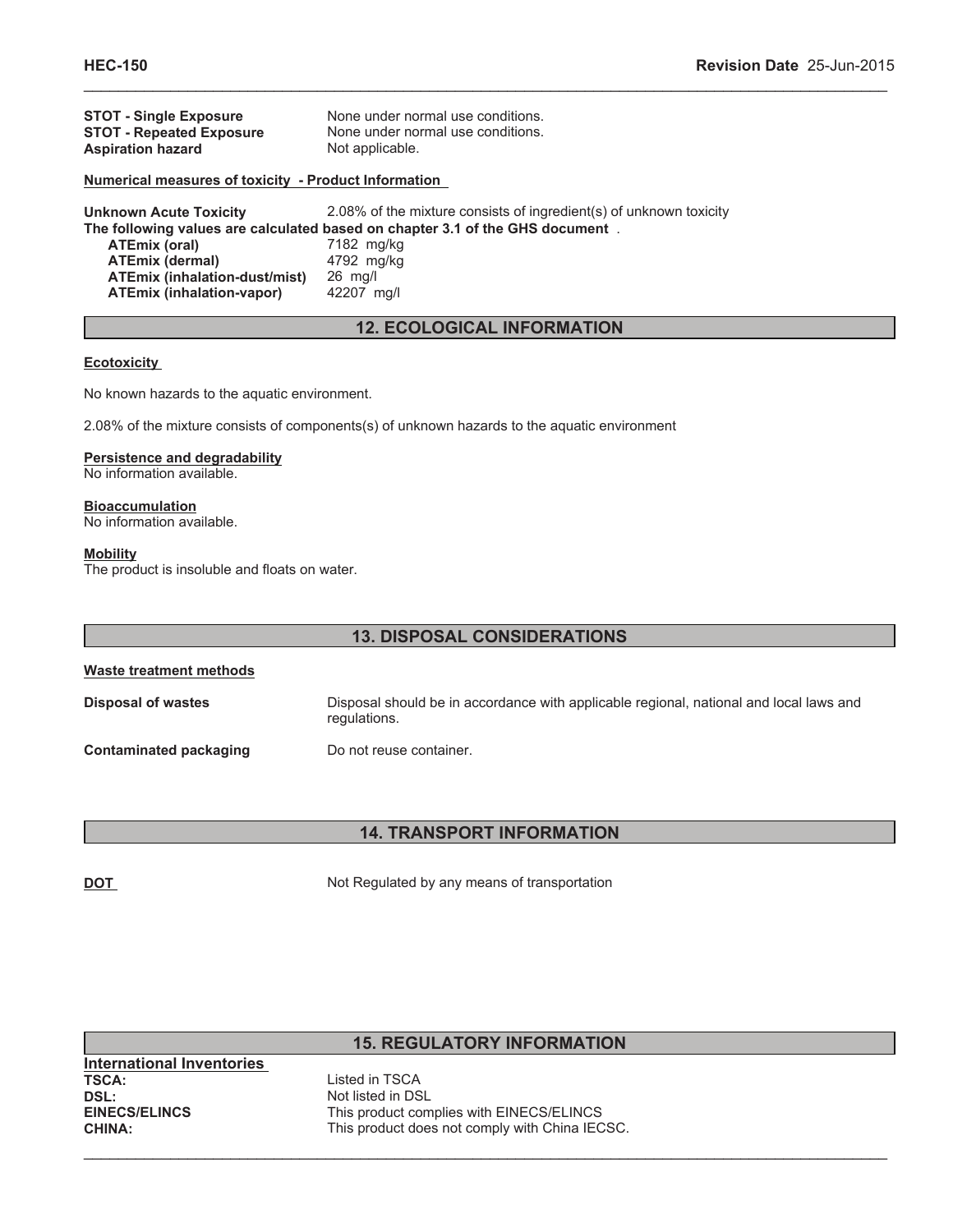| <b>KECL:</b>  | This product does not comply with Korea KECL.        |
|---------------|------------------------------------------------------|
| <b>PICCS:</b> | This product does not comply with Philippines PICCS. |
| AICS:         | This product does not comply with Australia AICS     |

**Legend:**

**TSCA** - United States Toxic Substances Control Act Section 8(b) Inventory **DSL/NDSL** - Canadian Domestic Substances List/Non-Domestic Substances List **EINECS/ELINCS** - European Inventory of Existing Chemical Substances/European List of Notified Chemical Substances **ENCS** - Japan Existing and New Chemical Substances **IECSC** - China Inventory of Existing Chemical Substances **KECL** - Korean Existing and Evaluated Chemical Substances **PICCS** - Philippines Inventory of Chemicals and Chemical Substances **AICS** - Australian Inventory of Chemical Substances

# **Federal Regulations**

# **SARA 313**

Section 313 of Title III of the Superfund Amendments and Reauthorization Act of 1986 (SARA). This product does not contain any chemicals which are subject to the reporting requirements of the Act and Title 40 of the Code of Federal Regulations, Part 372

\_\_\_\_\_\_\_\_\_\_\_\_\_\_\_\_\_\_\_\_\_\_\_\_\_\_\_\_\_\_\_\_\_\_\_\_\_\_\_\_\_\_\_\_\_\_\_\_\_\_\_\_\_\_\_\_\_\_\_\_\_\_\_\_\_\_\_\_\_\_\_\_\_\_\_\_\_\_\_\_\_\_\_\_\_\_\_\_\_\_\_\_\_

# **SARA 311/312 Hazard Categories**

| Acute Health Hazard               | Nο |
|-----------------------------------|----|
| <b>Chronic Health Hazard</b>      | Nο |
| Fire Hazard                       | No |
| Sudden release of pressure hazard | Nο |
| <b>Reactive Hazard</b>            | N٥ |

#### **CWA (Clean Water Act)**

This product does not contain any substances regulated as pollutants pursuant to the Clean Water Act (40 CFR 122.21 and 40 CFR 122.42)

# **CERCLA**

This material, as supplied, does not contain any substances regulated as hazardous substances under the Comprehensive Environmental Response Compensation and Liability Act (CERCLA) (40 CFR 302) or the Superfund Amendments and Reauthorization Act (SARA) (40 CFR 355). There may be specific reporting requirements at the local, regional, or state level pertaining to releases of this material

# **State Regulations (RTK)**

# **California Proposition 65**

This product does not contain any Proposition 65 chemicals

# **U.S. State Right-to-Know Regulations**

# **U.S. EPA Label Information**

**EPA Pesticide Registration Number** Not applicable

# **16. OTHER INFORMATION**

 $\_$  , and the contribution of the contribution of the contribution of the contribution of  $\mathcal{L}_\text{max}$ 

**Nfpa: Health:** 1 **Flammability:** 1 **Instability** 0 **NFPA/HMIS \* for Carc, Muta, Tera, Specific Organ** \* **HMIS health rating: Health:** 1 **Flammability:** 1 **Physical hazards** 0 **Personal protection** B

**Issue Date** 25-Jun-2015 **Revision Date Revision Note** Not applicable

25-Jun-2015